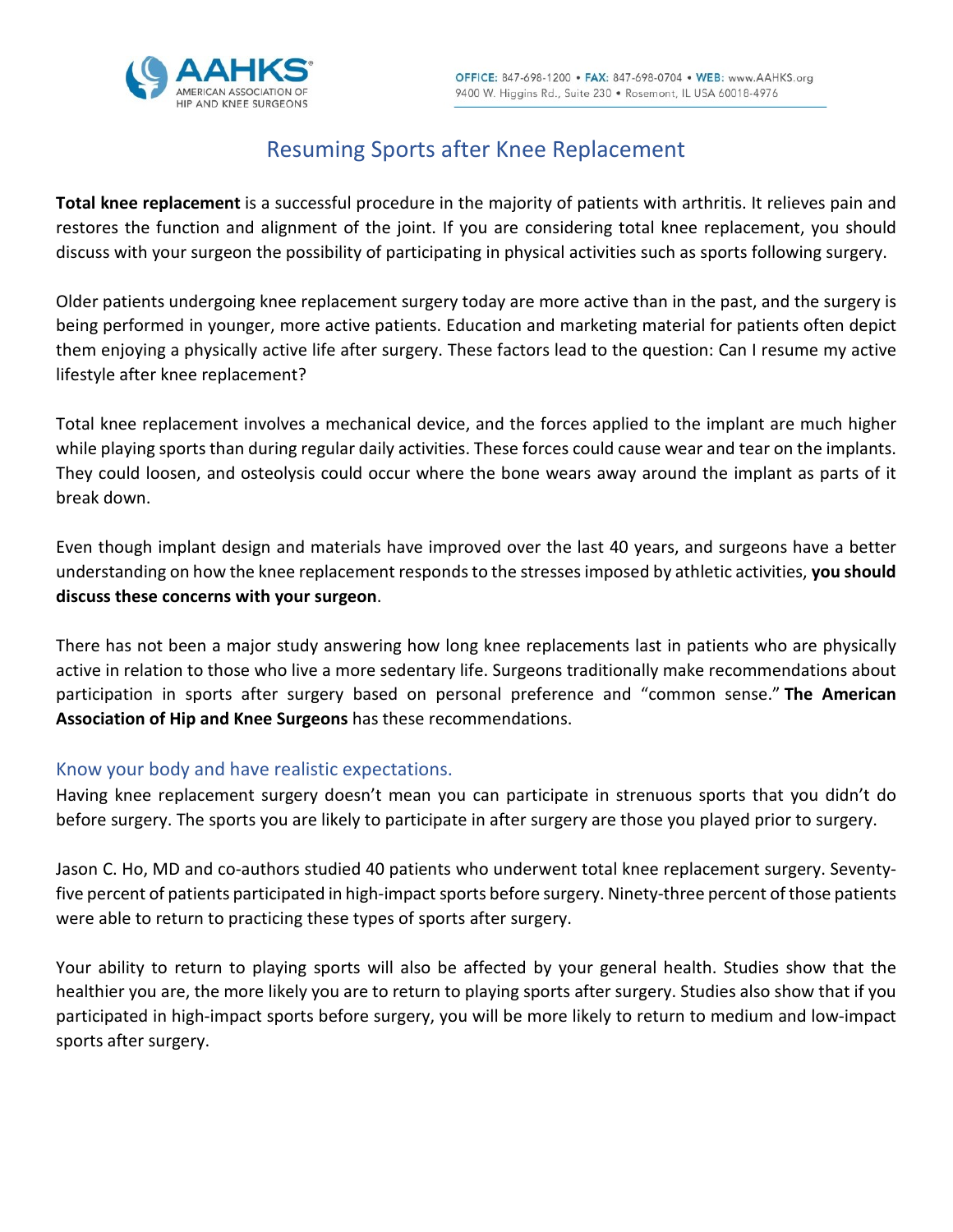#### Use common sense.

The greater the impact from playing sports has on your knee implants, the greater chance there may be of damage. You can make the analogy to the tires of your car – the more off-roading you do, the more your tires will wear out.

## Stay active after knee replacement!

The beneficial effects of physical activity on your general health and wellbeing are undeniable. With athletic activity, expect better cardiovascular health, muscular strength, endurance, balance, coordination and personal satisfaction.

#### Which sports are OK?

Remember that physical activities and sports that your surgeon recommends should be performed in moderation. If in doubt, be cautious and protective of your knee replacement!

| Low-Impact Sports                                                                                                                                 | Intermediate-Impact Sports                                                                                                                       | <b>High-Impact Sports</b>                                                                                                                                                                                                                |
|---------------------------------------------------------------------------------------------------------------------------------------------------|--------------------------------------------------------------------------------------------------------------------------------------------------|------------------------------------------------------------------------------------------------------------------------------------------------------------------------------------------------------------------------------------------|
| Members of The Knee Society<br>recommend that if you've had<br>total knee replacement, practicing<br>low-impact activities and sports is<br>fine. | Intermediate-impact sports are<br>recommended if you have prior<br>experience, but shouldn't be<br>taken up if you haven't tried<br>them before. | The majority of doctors do not<br>recommend participating in high-<br>impact sports if you've had knee<br>replacement surgery. Remember<br>that physical activities and sports<br>that your surgeon recommends<br>should be performed in |
|                                                                                                                                                   |                                                                                                                                                  | moderation. If in doubt, be<br>cautious and protective of your<br>knee replacement!                                                                                                                                                      |

# Talk to your doctor

It's important to set expectations with your surgeon prior to surgery to discuss what level of activity is best for you. Ask how long your knee replacement will last if you are very active. Talk about your activities and your involvement in sports. How long your implant tolerates your activities depends on the type of sport you do and how often you do it after surgery. Follow-up exams and x-rays of your knee replacement are necessary to make sure that it continues to function well for a long time.



*Scan this with your phone to connect to more articles and videos on hip and knee care.*